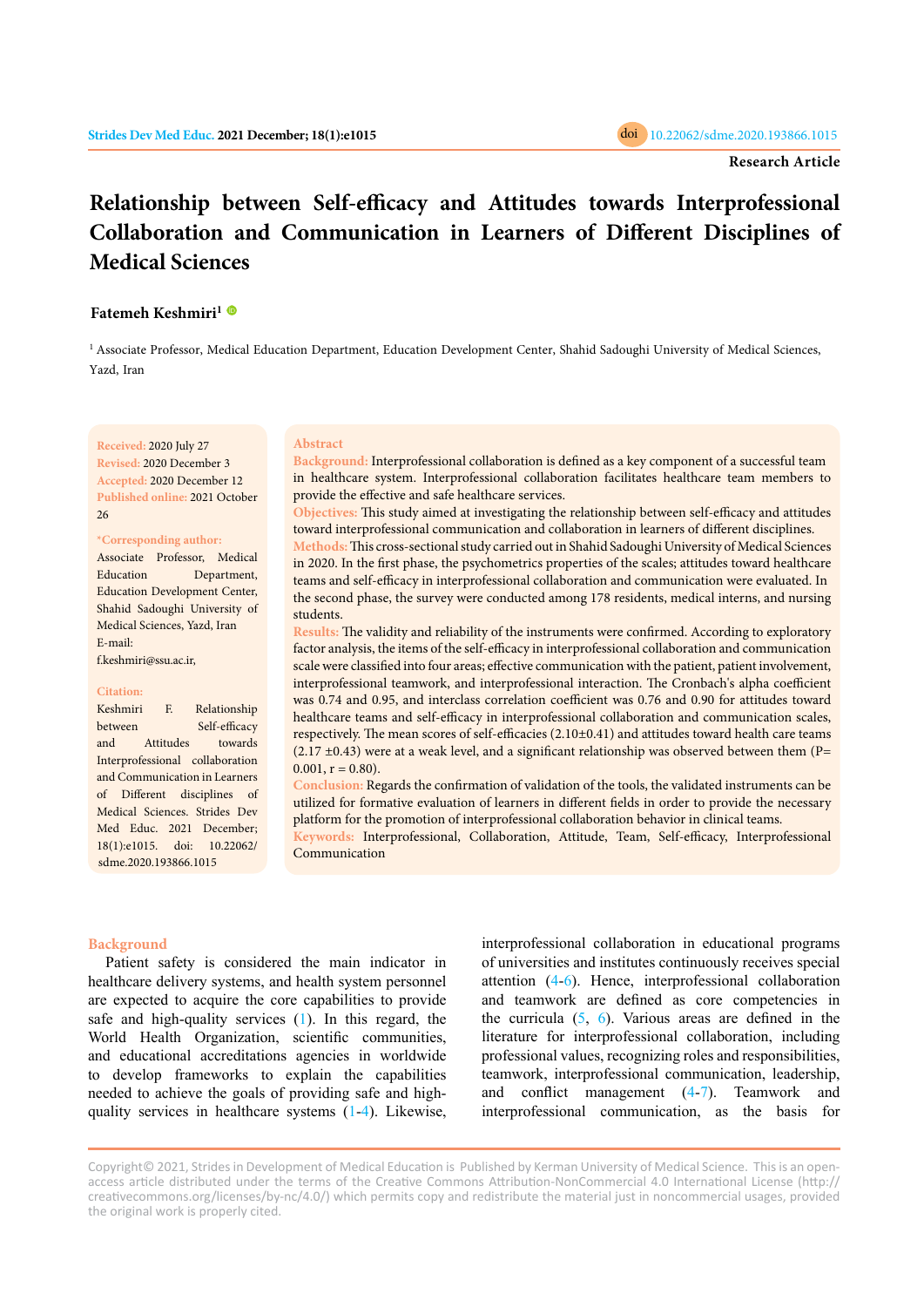interprofessional collaboration, can play an effective role in healthcare teams  $(7-9)$  $(7-9)$  $(7-9)$ . The results of a review study on interprofessional training and cooperation indicated the need for further research to determine the factors affecting interprofessional cooperation in healthcare teams [\(10-11](#page-6-0)). Therefore, recognizing factors predicting and influencing behavior change, such as attitude and self-efficacy, among healthcare team members and planning based on it can provide a solution for the promotion of interprofessional collaboration behavior in educational interventions.

Self-efficacy and attitudes toward the desired behavior are considered important in choosing and performing it. Self-efficacy is the key determinant in Bandura's theory, introduced as an important and main precondition for behavior change. According to this theory, behavior is the result of interactions among environmental factors, behavior, and the individual [\(12-13](#page-6-0)). Self-efficacy is defined as one's understanding of his ability to organize and practice the pathways required to manage future situations [\(12](#page-6-0), [13](#page-6-0)). Self-efficacy beliefs guide thinking, feeling, motivation, and ultimately, functioning. In Bandura's theory, self-efficacy refers to the sense of competence, adequacy, and ability to cope with life situations and the extent of one's perception of the degree of control over different situations. Self-efficacy is a personal factor influencing the choice and conduct of a particular behavior [\(12](#page-6-0)-[15\)](#page-6-0). It shows that how people think, feel, and behave ([13,](#page-6-0) [16](#page-6-0)). Perceived self-efficacy determines the type of one's selective behavior, perseverance, and quality of performance ([17](#page-5-0)). Self-efficacy, in the early stages, does not develop with "self-persuasion" and beliefs in "I think" and "I can", but is formed by the consistent support and pursuit of realistic plans, concepts that should be considered in organizations ([18\)](#page-6-0).

In clinical practice, self-efficacy is considered a key component of independent behavior ([17\)](#page-6-0) that helps learners to feel competent in different situations and accept their roles ([19,](#page-6-0) [20\)](#page-6-0). The results of a study by Mohammadi et al. showed that higher self-efficacy leads to better adaptation and, in turn, better functioning in the desired behavior  $(21)$  $(21)$ . Robb stated in a study that the facilitation of self-efficacy converses learning into practice, leading to the decrease of the gap between theory and performance [\(22](#page-6-0)). It increases the motivation, self-confidence, and clinical performance of learners in complex and difficult situations [\(17](#page-6-0)).

Interprofessional collaboration is a complex concept whose realizing requires the knowledge of personal, cultural, and systemic factors in the desired community. The personal factors are recognized as the most important factors in interprofessional collaboration, among which knowledge expansion, decision-making, and teamwork skills are of great importance. In addition, attitudes and beliefs in the usefulness and perceived competence of personal abilities play an effective role in involvement in interprofessional collaboration [\(17](#page-6-0)). Attitude is another factor that plays a role in decision-making in behavior choice ([23](#page-6-0)) and is introduced as an effective factor in

the development of knowledge and skills required for interprofessional collaboration ([10\)](#page-6-0). Therefore, it can be said that attitude and self-efficacy are among the factors affecting interprofessional cooperation and communication ([24,](#page-6-0) [25](#page-7-0)). In other words, effective performance depends on individual skills, attitudes, and beliefs in self-efficacy, and those who believe in their abilities can take steps toward success ([17\)](#page-6-0). Therefore, it is necessary to properly analyze the current situation through studies to provide a basis for effective interventions. Given that in the present study setting, educational programs were mainly designed and implemented as a disciplinary based approach, the promotion of interprofessional cooperation skills is not included in the curricula. Hence, the evaluation of learners' attitudes and self-efficacy in interprofessional communication, in terms of person-behavior interaction, could be a starting point for planning the promotion of interprofessional cooperation among learners of different professions.

**Objectives:**The present study aimed to investigate the relationship between self-efficacy in interprofessional cooperation and attitudes toward the team among nursing students, as well as medical interns and residents at Shahid Sadoughi University of Medical Sciences.

## **Method**

The current descriptive-analytical cross-sectional study was conducted in two phases at Shahid Sadoughi University of Medical Sciences, in 2020. In the first phase, the psychometric properties of the attitudes toward healthcare teams scale and self-efficacy in interprofessional team collaboration scale were examined. In the second phase, a survey of the learners of clinical education courses (including nurses as well as medical students at internship, and medical residents) was performed at Shahid Sadoughi University of Medical Sciences, who were selected by the census method.

The Communication Skill Self-Efficacy Beliefs scale was first developed by Hagemeier et al. in 2014 to assess the self-efficacy [in](#page-7-0) interprofessional collaboration and communication (26). Items are scored based on a Likert scale from strongly disagree (score 1) to strongly agree (score 5). The total score of the scale is calculated from the average score of all 33 items. Therefore, the score of each item ranges from 1 to 5, and the total scores are classified as very weak (1-2), weak (2.1-3), moderate (3.1-4), and strong  $(4.1-5)$ .

The attitudes toward healthcare teams scale was first developed by Heinemann et al., and its reliability was confirmed by Cronbach's [alp](#page-7-0)ha coefficient (alpha = 0.83) (27). This 19-item scale has two subscales, including "quality of health services" (n=14) and "physiciancentered" (n=5). The items are scored based on a fivepoint Likert scale from 1 (strongly disagree) to 5 (strongly agree). The total score is obtained from the average scores of all 19 items. Thus, the score of each item ranges from 1 to 5, and the total scores are classified as very weak  $(1-2)$ , weak  $(2.1-3)$ , moderate  $(3.1-4)$ , and strong  $(4.1-5)(27)$ .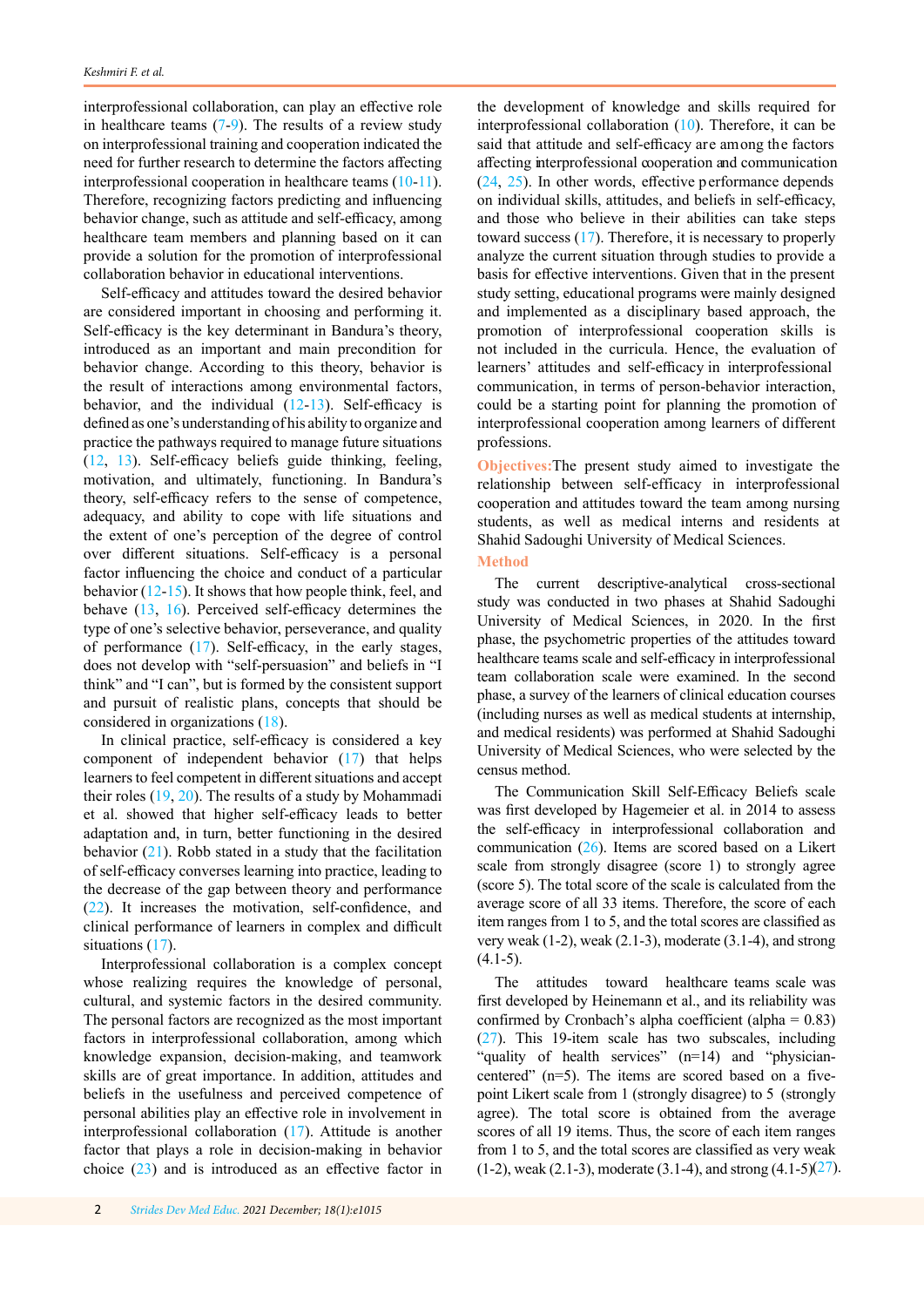In the first phase of the study, the psychometric properties of the instruments were assessed. The translationretranslation process was performed by two experts fluent in Persian and English languages. The translated versions were compared to provide the initial Persian version. It was reviewed by medical education and nursing education experts, as well as clinical specialists (n=4), and accordingly, the final version was developed. Next, the Persian version was retranslated into the original language. After making sure that the re-translated version coincided with the original one, the expert's comments were made by a specialized team. Finally, the Persian version of the questionnaires was approved.

The content and face validity of the Persian version of the questionnaires were assessed by the Delphi technique. It was performed in four rounds with the participation of medical education faculty members and clinical specialists (n=15). First, the Persian version was reviewed by experts, and their comments on the content validity of the scale were qualitatively examined. After two weeks of each round, experts' comments were collected, and the second round was performed after making amendments. This technique was performed for four rounds until no new code was presented. Then, the content validity of the Persian version of the scale was qualitatively analyzed. The Content Validity Ratio (CVR) and Content Validity Index (CVI) were used. For this purpose, the experts were asked to rate each item on a three-point scale (i.e., necessary, useful but not necessary, and not necessary). Based on the Lawshe table, the minimum CVR value was determined [\(15](#page-6-0)). For CVI, the validity of each item was assessed based on a fourpoint scale (very high = 4, high = 3, low = 2, very low = 1) [\(16\)](#page-6-0).

Next, the exploratory factor analysis of the Communication Skill Self-Efficacy Beliefs scale was conducted for the first time in the present study. This was done because of the importance of explaining the components of self-efficacy in interprofessional communication and the complexity of this concept. For this purpose, 350 learners in different disciplines o medical sciences (195 nursing students and 155 medical students) were included in the study. The inclusion criteria were studying in nursing or different disciplines of medicine and spending at least three months in clinical training at teaching hospitals affiliated with Shahid Sadoughi University of Medical Sciences. All eligible subjects were included in the study. In the exploratory factor analysis, the sampling adequacy was assessed by the Kaiser-Meyer-Olkin (KMO) test. In addition, the Bartlett test was performed to examine the suitability of the data. Varimax orthogonal rotations and principal component analysis were also used to identify the scale dimensions. The reliability of the instruments was assessed using internal consistency and reproducibility. The internal consistency was assessed using Cronbach's alpha coefficient and the internal consistency using the test-retest method.

In the second phase of the study, a survey was conducted to investigate the attitudes and self-efficacy in interprofessional collaboration and communication among the study participants. The inclusion criteria were studying in nursing students or medical students at internship, and medical residents as well as, spending at least six months in clinical training at the hospital. The study samples were included by the census method. The questionnaires were distributed to the participants in the hospitals, and explanations were also given regarding the study objectives. The self-administered questionnaires were completed by nursing students, as well as medical students at internship, and medical residents.

Also, the scores of attitudes and self-efficacy in interprofessional communication were analyzed using descriptive (mean and standard deviation) and analytical (ANOVA and t-test) tests. Pearson correlation coefficient was performed to determine the relationship between the scores of self-efficacies in interprofessional communication and attitudes toward healthcare teams. Finally, the data were analyzed in SPSS version 24 (IBM Corporation, Armonk, NY). Significant level was considered as 0.05.

Questionnaires were completed anonymously, and a code was assigned to each participant in order to maintain confidentiality.

#### **Results**

In the first phase, a total of 15 medical education faculty members and clinical specialists participated, of whom eight were males (53.33%) and seven females (46.66%), with a mean age of 46±6 years. In addition, a total of 415 students of nursing and medical internes and residents participated in the validation phase that include exploratory factor analysis  $(n=350)$ , internal consistency  $(n=35)$ , and reproducibility (n=30) of the scales. In the second phase, 178 subjects including 53 nursing students (29.8%), 90 interns (50.6%), and 35 specialty residents (19.7%) participated (response rate =  $76%$ ).

The face and content validity of both instruments were confirmed by the experts participating in the first phase of the study. According to the Lawshe table, all items of both scales obtained values greater than 0.49, using the CVR results. The items of both scales got CVI values greater than 0.79 and were retained in the questionnaire. Finally, both qualitative and quantitative validities of the 33-item selfefficacy in interprofessional communication scale and the 19-item attitudes toward the healthcare teams scale were confirmed.

For the self-efficacy in interprofessional collaboration and communication scale, the adequacy of sampling, based on the KMO index (0.90), confirmed, and the Bartlett test results showed the suitability of data ( $P = 0.001$ ). The present study results indicated a relationship between the variables examined in factor analysis. Based on the exploratory factor analysis, the measured scales included items with significant factor loading. As reported, the components of the self-efficacy in interprofessional communication scale included the following factors: effective communication with the patient, patient involvement, interprofessional teamwork, and interprofessional interaction.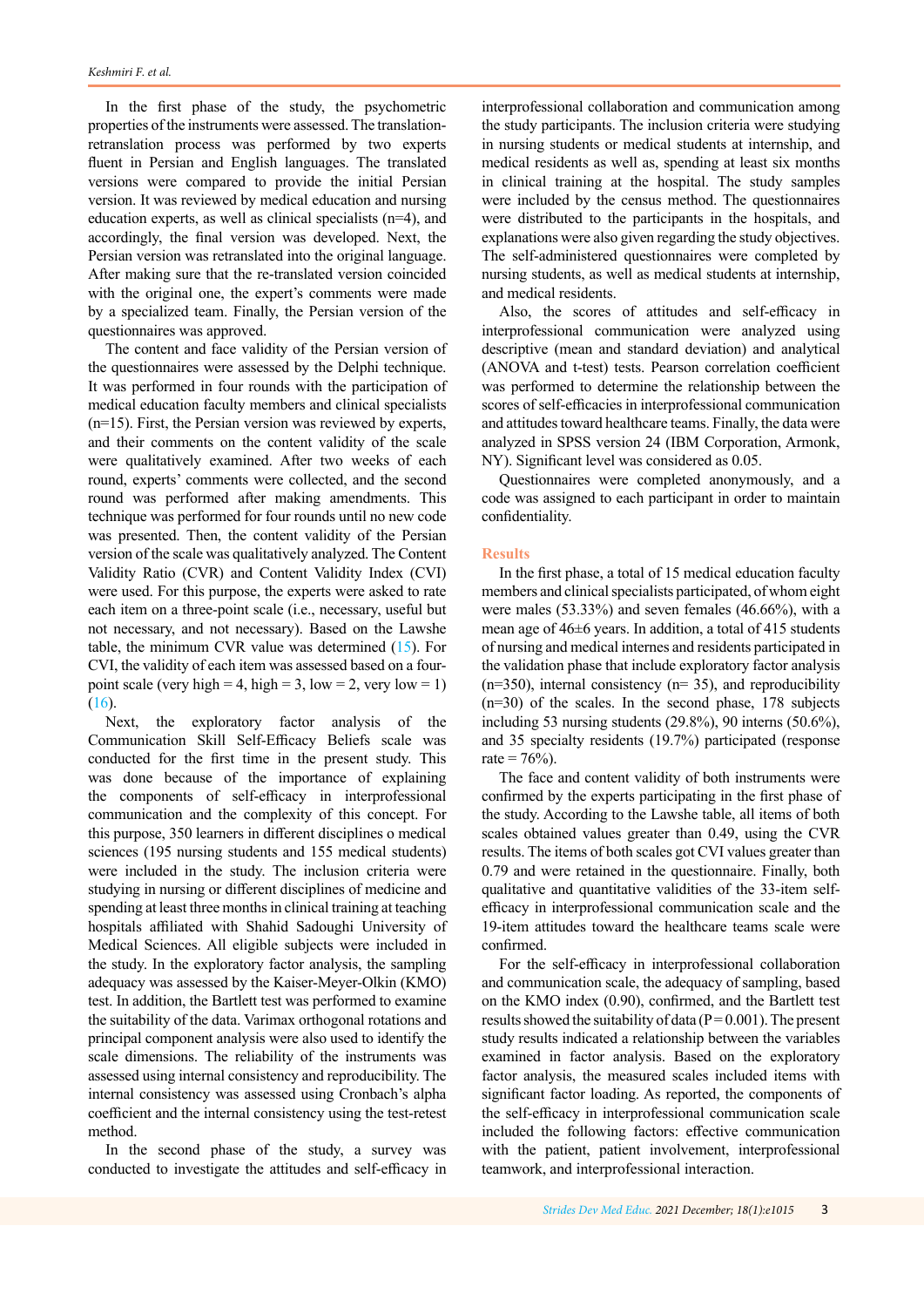## <span id="page-3-0"></span>**Table 1.** Factor Loads of the Items of Self-efficacy in Interprofessional Communication Scale

| <b>Item</b>                                                                                                                 | <b>Factor Load</b> |  |  |  |  |  |
|-----------------------------------------------------------------------------------------------------------------------------|--------------------|--|--|--|--|--|
| <b>Effective communication with the patient</b>                                                                             |                    |  |  |  |  |  |
| 1- I have the necessary skills to effectively communicate with the patient.                                                 | 0.56               |  |  |  |  |  |
| 2. I have the necessary skills to effectively communicate with the healthcare team members.                                 | 0.54               |  |  |  |  |  |
| 3- I clearly communicate with the patient.                                                                                  | 0.66               |  |  |  |  |  |
| 4. I actively listen to patients to fully understand their views on the disease.                                            | 0.76               |  |  |  |  |  |
| 5. I make a good communication with my patient.                                                                             | 0.75               |  |  |  |  |  |
| 6- When I meet with patients, I consider the patient-centered communication principles.                                     | 0.73               |  |  |  |  |  |
| 7- I manage the information received from the patient in a way to ensure that I fully understand his<br>needs and concerns. | 0.61               |  |  |  |  |  |
| 8- I effectively consider the patient's feelings when interacting with him.                                                 | 0.71               |  |  |  |  |  |
| 9- I communicate with the patient by building the trust.                                                                    | 0.74               |  |  |  |  |  |
| 10- I end the discussion with the patient while the information received by him is facilitated.                             | 0.71               |  |  |  |  |  |
| 11. When a dispute arises over a treatment plan, I use patient participation strategies to gain a<br>common perspective.    | 0.72               |  |  |  |  |  |
| <b>Patient Involvement</b>                                                                                                  |                    |  |  |  |  |  |
| 12- I clearly communicate with the patient.                                                                                 | 0.61               |  |  |  |  |  |
| 13- I professionally express my opinions to the patient.                                                                    | 0.62               |  |  |  |  |  |
| 14- I effectively explain the roles and responsibilities of team members to the patient.                                    | 0.71               |  |  |  |  |  |
| 15- I can effectively involve the patient in the treatment plan if he wishes.                                               | 0.63               |  |  |  |  |  |
| 16- I effectively provide information for illiterate patients.                                                              | 0.50               |  |  |  |  |  |
| 17- I clearly state my role and responsibility to the patient.                                                              | 0.50               |  |  |  |  |  |
| 18- I patiently communicate with the patient.                                                                               | 0.51               |  |  |  |  |  |
| 19. I effectively talk to the patient about my knowledge and skill limitations.                                             | 0.60               |  |  |  |  |  |
| <b>Interprofessional Teamwork</b>                                                                                           |                    |  |  |  |  |  |
| 20- I transparently transfer my knowledge to the healthcare team members.                                                   | 0.70               |  |  |  |  |  |
| 21- I professionally respond to team members' feedback.                                                                     | 0.70               |  |  |  |  |  |
| 22- I effectively overcome barriers limiting communication with healthcare team members.                                    | 0.62               |  |  |  |  |  |
| 23- I respectfully give feedback to healthcare team members.                                                                | 0.50               |  |  |  |  |  |
| 24- I encourage the healthcare team members to freely express their opinions.                                               | 0.61               |  |  |  |  |  |
| 25- I professionally respond to interprofessional conflicts.                                                                | 0.55               |  |  |  |  |  |
| 26- I establish a positive, supportive relationship with healthcare team members.                                           | 0.56               |  |  |  |  |  |
| 27- I perfectly know the hierarchy of authority among healthcare team members.                                              | 0.66               |  |  |  |  |  |
| 28- I have a correct understanding of my role as a healthcare team member.                                                  | 0.68               |  |  |  |  |  |
| 29- I have a good understanding of the role of team members.                                                                | 0.78               |  |  |  |  |  |
| <b>Interprofessional Interaction</b>                                                                                        |                    |  |  |  |  |  |
| 30- I respectfully share my views with team members.                                                                        | 0.65               |  |  |  |  |  |
| 31- I actively listen to team members.                                                                                      | 0.75               |  |  |  |  |  |
| 32. I respect the expertise of team members.                                                                                | 0.74               |  |  |  |  |  |
| 33. I trust team members.                                                                                                   | 0.69               |  |  |  |  |  |

Table 2. The comparison of the scores of the self-efficacy in interprofessional communication and collaboration and attitude toward health care team based on field of the study

|                                                   | <b>Discipline</b> |                  |                         |      |      |
|---------------------------------------------------|-------------------|------------------|-------------------------|------|------|
| Area                                              | <b>Interns</b>    | <b>Residents</b> | <b>Nursing students</b> | P    | F    |
|                                                   | Mean (SD)         | Mean (SD)        | Mean (SD)               |      |      |
| Self-efficacy in inter-professional communication |                   |                  |                         |      |      |
| Effective communication with the patient          | 10.51(2.0)        | 2.04(0.51)       | 1.94(0.61)              | 0.46 | 0.62 |
| Patient involvement                               | 27.55(2.0)        | 2.45(0.56)       | 2.29(0.78)              | 1.94 | 0.14 |
| Interprofessional teamwork                        | 10.49(2.0)        | 2.19(0.46)       | 2.03(0.52)              | 1.51 | 0.22 |
| Interprofessional interaction                     | 72.48(1.0)        | 1.85(0.49)       | 1.70(0.49)              | 0.46 | 0.18 |
| Total score                                       | 5.40(2.0)         | 2.15(0.40)       | 2.02(0.47)              | 1.72 | 0.18 |
| Attitudes toward healthcare team                  |                   |                  |                         |      |      |
| Quality of health care services                   | 2.15(0.38)        | 2.14(0.38)       | 2.15(0.43)              | 0.82 | 0.44 |
| Physician-centered                                | 2.14(0.38)        | 2.15(0.38)       | 2.13(0.38)              | 0.58 | 0.56 |
| Total score                                       | 2.15(0.4)         | 2.14(0.38)       | 2.15(0.36)              | 0.82 | 0.43 |

Table 1 shows the factor loading of each item.

For attitudes toward healthcare teams scale, the Cronbach's alpha coefficient and interclass correlation coefficient (ICC) were 0.74 and 0.95, respectively. The Cronbach's alpha coefficient and interclass correlation

coefficient (ICC) were 0.76 and 0.90, respectively for selfefficacy in interprofessional team collaboration scales, respectively.

In the second phase of the study, 178 nursing students, as well as medical students at internship, and medical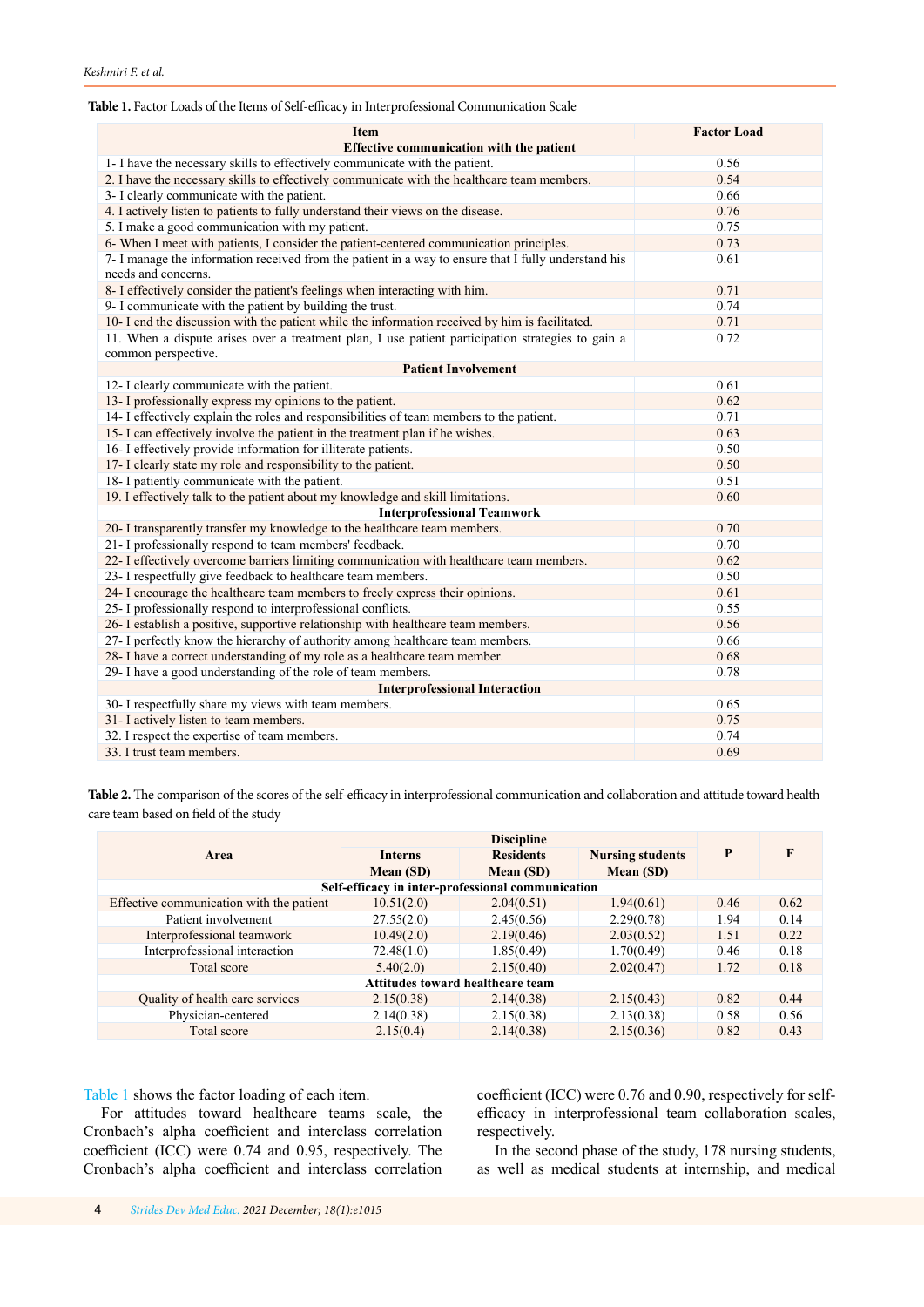residents, participated, of whom 82 were males (43.4%) and 96 females (53.9%). Totally, 90(50.6%) interns, 35 (19.7%) residents, and 53(29.8%) nursing students participated in the study, with a mean age of 28.80±5.88 years. As reported, self-efficacy in interprofessional communication, with a mean score of  $2.10\pm0.41$ , was reported in a weak level. The mean score of females  $(2.16 \pm 0.38)$  was significantly higher than that of males  $(2.02\pm0.42)$  in self-efficacy (P = 0.02). There was no significant relationship between the mean score of selfefficacies and the age of participants ( $P = 0.90$ ,  $r = 0.20$ ).

The attitude towards healthcare teams was reported in a weak level among the participants, with a mean score of 2.17  $\pm$ 0.43. The obtained scores ranged from 1.00 to 3.37. The mean score of participants in attitudes toward healthcare teams showed a weak level in the assessed domains ([Table 2\)](#page-3-0). The mean score of attitudes in men and women were 2.06 (0.14) and 2.28 (0.14), respectively, which showed that this score was significantly higher in female students ( $P = 0.001$ ). There was no significant relationship between the mean score of attitudes and the age of participants ( $P = 0.720$ ,  $r = 0.10$ ).

The results showed a significant positive relationship between the mean scores of attitudes towards team and self-efficacy towards interprofessional collaboration and communication ( $P = 0.001$ ,  $r = 0.80$ ). The scores of participants related to self-efficacy and attitudes among participants by different disciplines are presented in [Table 2](#page-3-0). There was no significant difference between the mean scores of attitudes toward healthcare teams and self-efficacy in interprofessional collaboration and communication among the participants based on the study field and degree  $(P > 0.05)$ .

## **Discussion**

Interprofessional cooperation among healthcare team members is considered a way to achieve the provision of safe services ([28](#page-7-0)). Therefore, it is necessary to promote the attitude, self-efficacy, and performance of interprofessional collaboration among healthcare team members ([28](#page-7-0), [29\)](#page-7-0). The results of the present study showed that the validation of instruments used to measure attitudes toward healthcare teams and self-efficacy in the self-efficacy in interprofessional collaboration and communication were confirmed. The results of the second phase showed a significant positive relationship between the attitude and self-efficacy in interprofessional cooperation; however, the scores of nursing students, as well as medical students and residents, were low in both attitude and self-efficacy variables.

the present results showed the significant positive correlation between attitudes toward healthcare teams and self-efficacy in interprofessional collaboration. In line of our results, the findings of Khademian study indicated that students' interpersonal communication skills had a direct and significant relationship with their attitudes towards teamwork [\(30](#page-7-0)). A positive attitude leads to higher self-efficacy in interprofessional cooperation

and communication, and a belief in teamwork capability also helps to have a positive attitude. In the present results showed the alignment of the two attitude and selfefficacy variables indicated a negative attitude towards the interprofessional team collaboration led to low self-efficacy in teamwork, and also, low self-efficacy led to a negative attitude towards the interprofessional team collaboration among the participants, which is consistent with personbehavior in the Bandura ([12](#page-6-0)) and Bandura and Adams ([13\)](#page-6-0) theories. This can be due to the neglect of training communication skills and interprofessional collaboration in both formal and informal curricula. In the present study, learners mainly spend the main courses in clinical ward by a uni-professional approach. They had less opportunity to practice and experience interprofessional collaboration in training situations. It seems that this issue, in addition to building a person-centered attitude, also affected the lack of self-efficacy in their teamwork.

Based on the results of the present study, the mean scores of attitudes and self-efficacy in interprofessional collaboration and communication were reported low among nursing students, as well as general practitioner and specialty assistants, which contradicted the results of a study by Williams et al.  $(30)$  $(30)$ . In their study, the level of self-efficacy in interprofessional learning and collaboration was estimated at a moderate level ([31\)](#page-7-0). Differences in results can be due to the different disciplines of the participants, as well as the community culture in the two studies.

The results of a study by Mahfoozpour and Mozhdehkar showed that about 50% of physicians, nurses, and paramedics working in Labbafinejad Hospital, Tehran, believed that they had any teamwork  $(31)$  $(31)$ . Therefore, it seems that the promotion of teamwork skills should be considered in healthcare personnel. In a study by Shaghayeghfard et al., the attitude of personnel in different rehabilitation disciplines, such as physiotherapy, occupational therapy, speech therapy, rehabilitation medicine, and artificial limbs, was reported desirable ([32\)](#page-7-0). The difference between their findings and the present results can be due to the working environment, the nature of rehabilitation activities, and a better understanding of the need for interprofessional teamwork to provide rehabilitation services among assistants and involved staff. In a study by Shaghayeghfard et al., inappropriate intra-group communication, a misconception of asking for help, and lack of knowledge of teamwork were reported as the challenges of teamwork  $(32)$  $(32)$ . In their research, Nørgaard et al. reported that the participants' self-efficacy in interpersonal communication was moderate before the intervention, and inter-professional training had a significant effect on the promotion of self-efficacy in collaboration and communication  $(33, 34)$  $(33, 34)$  $(33, 34)$  $(33, 34)$ . It seems that the lack of experience in interprofessional training could have affected the attitudes and self-efficacy of participants in the present study.

The results of the present study showed that the score of participants in attitudes toward teamwork was low. In a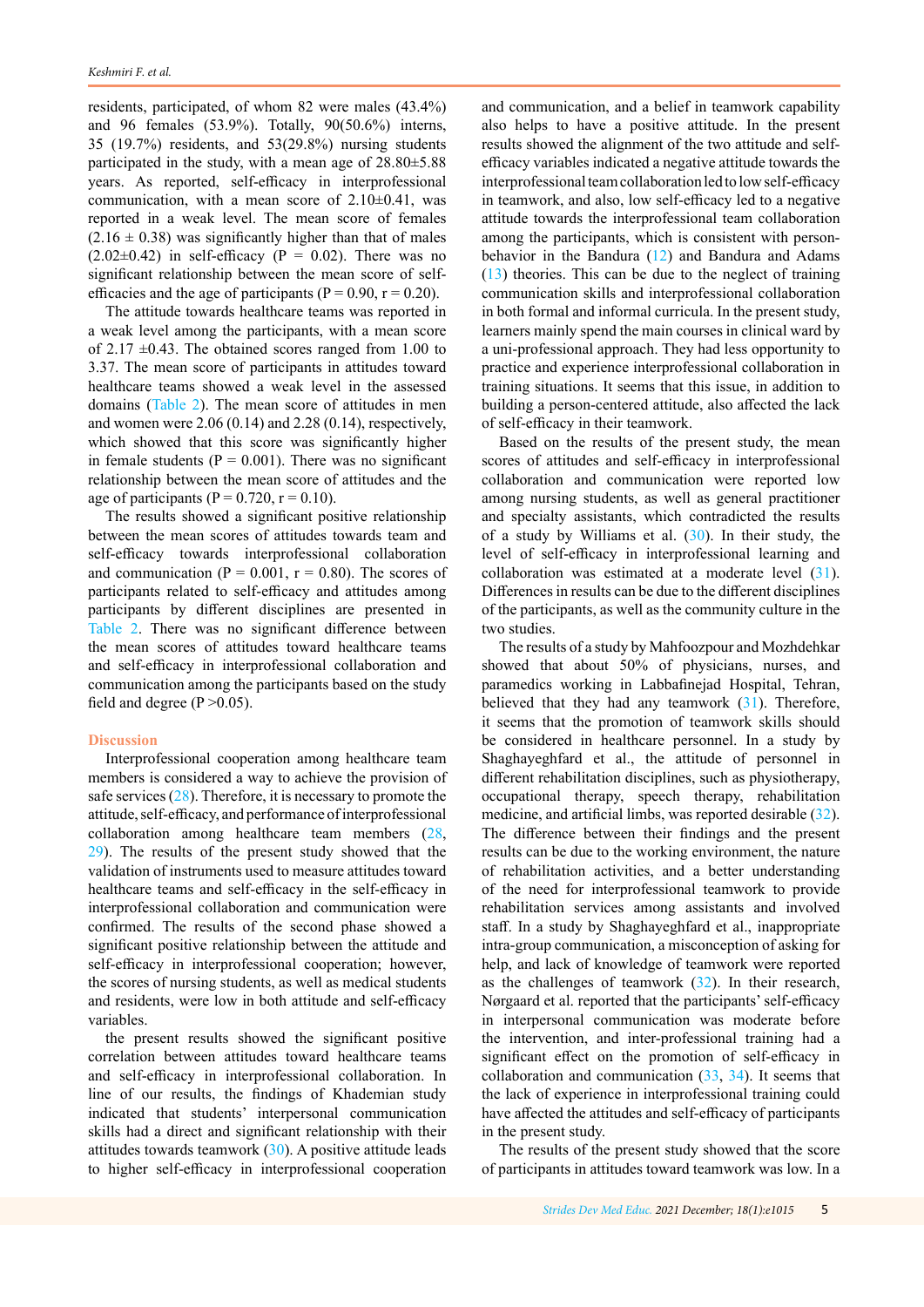<span id="page-5-0"></span>study by Khademian and Tehrani, the attitudes of nursing students towards teamwork were moderate to high, and interpersonal communication skills were at a moderate to desirable level  $(29)$  $(29)$ , which was inconsistent with the present results; this could be due to different educational processes, especially in clinical training. Given that in Shiraz University of Medical Sciences, the membership of learners in medical teams during clinical education gains special attention, it seems that students can have more positive attitudes and skills in interprofessional collaboration and communication [\(29](#page-7-0)).

Based on the results of the present study, the score of participants in attitudes toward both high-quality and physician-centered healthcare services was low. One of the challenges to promote interprofessional teamwork is the belief in providing high-quality services through interprofessional collaboration. When team members do not have a positive attitude towards the team and teamwork, it is difficult to promote skills and change their behavior even if they have technical knowledge and skills. Another important point is the physiciancentered approach that needs to be controlled in healthcare teams and shifted to an interprofessional one through the promotion of team members' capabilities. In this regard, Vafadar et al. considered the physiciancentered approach as a key barrier to the promotion of interprofessional cooperation in medical education system at Iran [\(35](#page-7-0)). The findings of a study by Ardalan and Eskandari showed the significant positive effect of action-oriented team leadership components on team skills and synergy  $(36)$  $(36)$ , which is consistent with the results of the present study. In the present study, the physician-centered approach (individualism) contributed to a weak attitude toward teamwork and perception of self-efficacy in interprofessional collaboration. The results of various studies introduced interprofessional education as a way to promote self-efficacy and attitudes toward interprofessional collaboration ([35,](#page-7-0) [24](#page-6-0)). Interprofessional education helps to accept the role as a team member and understand related responsibilities, which can develop a team-oriented attitude among team members and affect team members' performance ([24\)](#page-6-0).

Based on the results of the present study, there was a significant difference in the scores of self-efficacy and attitudes toward interprofessional collaboration and communication between different degrees and disciplines. This highlights the need for all learners in the disciplines to be involved in healthcare services to promote their interpersonal communication capabilities. The present study participants consisted of nursing students, as well as medical interns and residents, who played role of healthcare teams members. Medical students may lead future healthcare teams whose skills and attitudes toward interprofessional collaboration can also effectively guide other team members. In the study by Costa et al., strong leadership was introduced as an essential component of establishing the culture of collaboration among professionals at the team and hospital levels. Collaborative

leadership motivates team members to perform well; it also supports organizational aspirations and plays a critical role in promoting interprofessional collaboration [\(37](#page-7-0)).

In research by van Schaik et al., team leadership is described as an essential competency for interprofessional collaboration. In their study, the ability to communicate, active listening, facilitating, problem-solving, and participatory decision-making were among the essential leadership skills based on the interdisciplinary approach ([38](#page-7-0)). When a team leader has neither of an understanding of inter-professional collaboration nor adequate skills in leadership, he/she cannot be expected to implement a team-based treatment plan and guide the team as the most important strategy to provide safe and patientcentered healthcare services ([39,](#page-7-0) [2,](#page-6-0) [1\)](#page-6-0). On the other hand, team members need to know their individual and team responsibilities and believe that being a team member, they need to be responsible and accountable. The predominance of a uni-professional approach and the negligence of responsibilities towards other team members can lead to medical errors and inter-professional challenges ([36\)](#page-7-0). Therefore, building an interprofessional attitude, finding it useful to provide team-oriented services, growing the belief in teamwork, and cooperating with others need to be considered among the learners of various medical disciplines. This is consistent with the social cognitive theory and can be interpreted in the individual-behavior dimension. The personal attitude and perceived selfefficacy directly affect each other and shape one's behavior ([12,](#page-6-0) [13](#page-6-0)). Therefore, the promotion of self-efficacy and positive attitudes towards interprofessional collaboration can be effective in increasing interprofessional collaboration among healthcare team members.

The results of the present study showed that participants got lower scores in interprofessional interaction and effective communication with the patient domains. This can be due to a lack of attention to training interpersonal and interprofessional collaboration and communication skills. Effective communication and active listening are among the core competencies of interprofessional collaboration [\(9](#page-6-0)) that need to be given special attention to promoting this capability among learners. The results of a study by Watters et al. showed that interprofessional training in a simulated environment increased learners' perceived ability in communication skills, teamwork, leadership, and management in clinical scenarios ([40\)](#page-7-0). Therefore, it is necessary to plan for the promotion of learners' commitment to patient-centered and team-based care in the education systems.

The use of self-administered questionnaires, small sample size, and limited disciplines were among the study limitations, which reduced the generalizability of the findings. Since the present study was conducted in a medical sciences university, the results can be influenced by environmental culture and personal and systemic features. In addition, self-reporting may result in exaggeration or underreporting. Therefore, it is recommended to conduct multicenter studies on people involved in different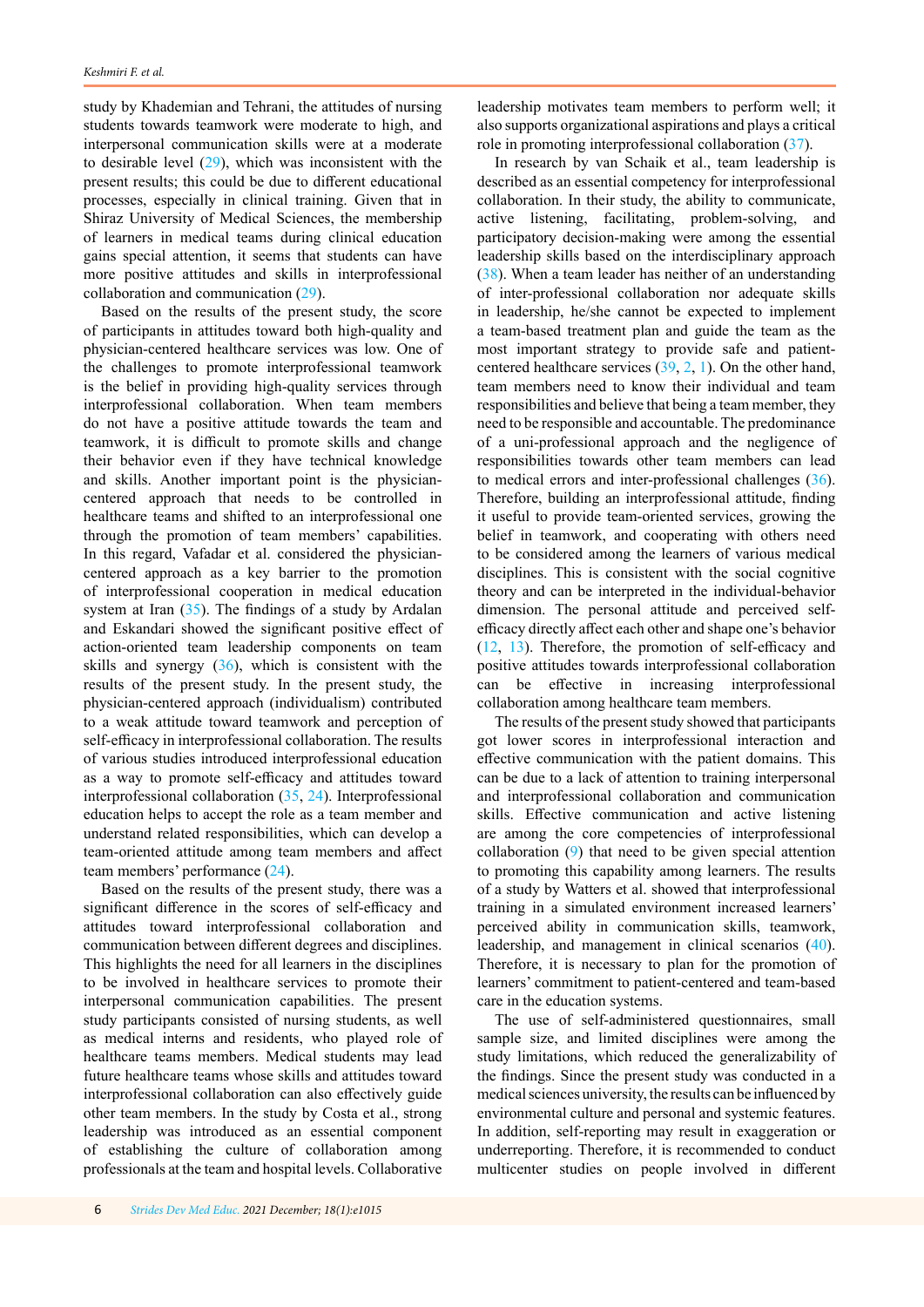<span id="page-6-0"></span>disciplines of healthcare and rehabilitation services, as well as theory-based interventions, to develop factors affecting self-efficacy and attitudes toward interprofessional collaboration and communication.

## **Conclusion**

Based on the results of the present study, the validity of the scales for self-efficacy in interprofessional collaboration and communication and attitudes toward healthcare teams was confirmed in the present study. Given the significant positive relationship between self-efficacy and attitudes toward interprofessional collaboration and communication and the weakness of participants in the two variables tested, it is suggested that in addition to providing training programs for the promotion of knowledge and skills, supportive opportunities and strengthening of a positive attitude toward interprofessional teamwork be considered by educational administrators. According to the psychometric approval of the mentioned tools, they can be used for formative assessment of learners in different fields to provide the necessary situations for the development of interprofessional collaboration in healthcare teams through continuous evaluation, feedback, and development planning.

**Supplementary material(s):** is available here [To read supplementary materials, please refer to the journal website and open [PDF/HTML](http://sdme.kmu.ac.ir/jufile?ar_sfile=814060)].

## **Acknowledgments**

We would like to express our sincere thanks to learners who participated in the study.

**Conflict of Interests:** Conflict of interests: The author(s) declare that they have no conflict of interests.

**Ethical Approvals:** The present study protocol was approved by the Ethics Committee of Shahid Sadoughi University of Medical Sciences (ethical code IR.SSU. REC.1399.147).

**Funding/Support:** The present study was conducted with the financial support of the Vice-Chancellor for Research and Technology of Shahid Sadoughi University of Medical Sciences, Yazd, Iran. (ID code: 8511).

#### **References**

- 1. Health Professions Network Nursing and Midwifery Office within the Department of Human. Framework for Action on Interprofessional Education& Collaborative Practice. Geneva: WHO; 2010.
- 2. Interprofessional Education Collaborative. Core competencies for interprofessional collaborative practice: Report of an expert panel. Washington, D.C: Interprofessional Education; 2011.
- 3. WHO. Learning together to work together for health. WHO: Geneva. 1988.
- 4. Canadian Interprofessional Health Collaborative (CIHC). A national interprofessional competency framework. [cited 2010 Feb2]. Available From: http://www.ipcontherun.ca/wp-content/ uploads/2014/06/National-Framework.pdf.
- 5. Swing SR. Assessing the ACGME general competencies: general

considerations and assessment methods. Acad Emerg Med. 2002;9:1278-88. doi: 10.1111/j.1553-2712.2002.tb01588.x. PMID: 12414482

- 6. Frank JR, Danoff D. The CanMEDS initiative: implementing an outcomes-based framework of physician competencies. Med Teach. 2007 Sep;29(7):642-7. doi: 10.1080/01421590701746983. PMID: 18236250.
- 7. Reeves S. The rise and rise of interprofessional competence. J Interprof Care. 2012 Jul;26(4):253-5. doi: 10.3109/13561820.2012.695542. PMID: 22676141.
- 8. Curran V, Hollett A, Casimiro l, Mccarthy P, Banfield V, Hall V, et al. Development and validation of the interprofessional collaborator assessment rubric (ICAR). J Interprof Care. 2011 Sep;25(5):339-44. doi: 10.3109/13561820.2011.589542. PMID: 21732723.
- 9. Suter E, Arndt J, Arthur N, Parboosingh J, Taylor E, Deutschlander S. Role understanding and effective communication as core competencies for collaborative practice. J Interprof Care. 2009 Jan;23(1):41-51. doi: 10.1080/13561820802338579. PMID: 19142782.
- 10. Reeves S, Fletcher S, Barr H, Birch I, Boet S, Davies N, et al. A BEME systematic review of the effects of interprofessional education: BEME Guide No. 39. Med Teach. 2016 Jul;38(7):656-68. doi: 10.3109/0142159X.2016.1173663. PMID: 27146438.
- 11. Reeves S. A systematic review of the effects of interprofessional education on staff involved in the care of adults with mental health problems. J Psychiatr Ment Health Nurs. 2001 Dec;8(6):533-42. doi: 10.1046/j.1351-0126.2001.00420.x. PMID: 11842481.
- 12. Bandura A. Self-efficacy in changing societies. New York: Cambridge University Press; 1995.
- 13. Bandura A, Adams NE. Analysis of Self-efficacy Theory in Behavior Change. Cognitive Therapy and Research. 1977;1(4):287-310.
- 14. Bandura A. Self-efficacy: Toward a Unifying Theory of Behavioral Change. Psychol Rev. 1977 Mar;84(2):191-215. doi: 10.1037//0033- 295x.84.2.191. PMID: 847061.
- 15. Bandura A. On the functional properties of perceived self-efficacy revisited. J Management. 2012;38(1):9-44.
- 16. Mohebi Amin A, Rabiei M. Study of the Relationship between Self-Efficacy Beliefs and Creative Teaching in Mashhad Nursing and Midwifery Faculty. Research in Medical Education. 2019;11(1):10-9. [In Persian]
- 17. Motahari M, Rahimibashar M, Ghasemnegad S. The Relationship between Clinical Self-Efficacy and Academic Achievement Motivation in Nursing Students. Research in Medical Education. 2020;12(2):10-20. [In Persian]
- 18. Amirizadeh S, Shakerinejad G, Shahri P, Saki-Malehi A. Application of Self-Efficacy Theory in Nutrition Education for Weight Control in Obese and Overweight Female High School Students. Iran J Health Educ Health Promot. 2016;4(2): 139-48. [In Persian]
- 19. Abdal M, Masoudi Alavi N, Adib- Hajbaghery M. Clinical Self-Efficacy in Senior Nursing Students: A Mixed- Methods Study. Nurs Midwifery Stud. 2015 Sep;4(3):e29143. doi: 10.17795/ nmsjournal29143. PMID: 26576443. PMCID: PMC4644605.
- 20. Masoudi Alavi N. Self-Efficacy in Nursing Students. Nurs Midwifery Stud. 2014 Dec; 3(4): e25881. doi: 10.17795/nmsjournal25881. PMID: 25741520. PMCID: PMC4348730.
- 21. Mohammadi Mj, Mohebi S, Dehghani F, Ghasemzadeh MJ. Correlation between Academic Self-Efficacy and Learning Anxiety in Medical Students Studying at Qom Branch of Islamic Azad University, 2017, (Iran). Qom Univ Med Sci J. 2019; 12(12): 89-98. [In Persian]
- 22. Robb M. Self-efficacy with application to nursing education: a concept analysis. Nurs Forum. Jul-Sep 2012;47(3):166-72. doi: 10.1111/j.1744-6198.2012.00267.x. PMID: 22861653.
- 23. Glanz K, Rimer BK, Viswanath K. Behaviour and Health Education: Theory Research and Practice. San Francisco: Jossey-Bass press; 2008.
- 24. Becker H, Timmerman GM, Delville C, Seo E. A Multifaceted Model to Evaluate Interprofessional Education in Clinical Nurse Specialist Programs. Clin Nurse Spec. Sep/Oct 2017;31(5):243-251. doi: